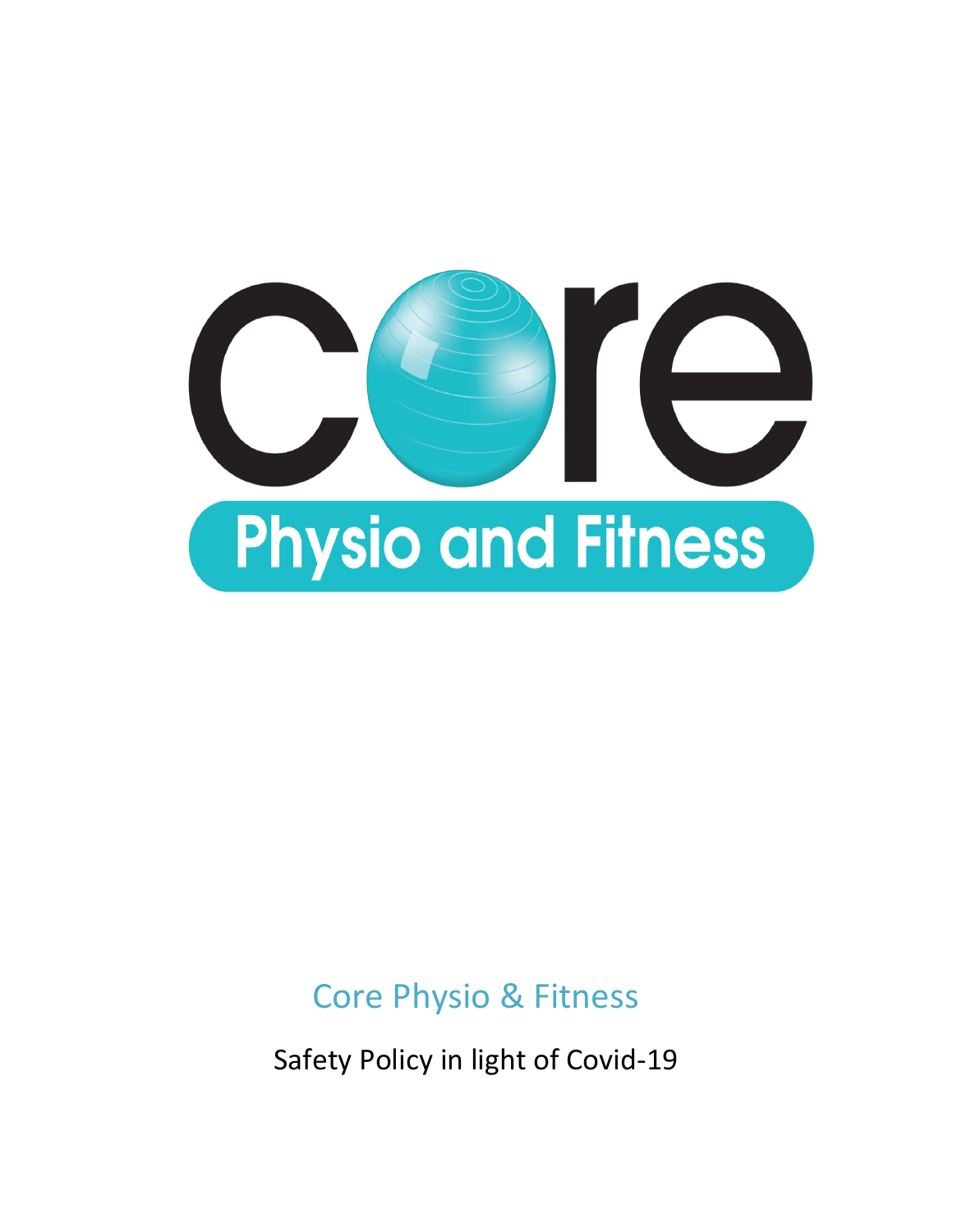- All patients will be screened via telephone or video call before staff will allow a face to face consultation. This will cover health related questions, explanation of the risk factors and whether a face to face is deemed necessary. For those people that staff do not feel face to face is necessary, video consultations will be offered.
- Staff will wear Personal protective Equipment (PPE) as guided by Public Health England and their Professional bodies. Face masks, gloves and aprons will be worn as minimal in a treatment room. If the staff member feels necessary, visors will be available for them to wear for added protection
- There will be at least 15 mins between patients in the clinic, allowing staff to wash & clean surfaces and equipment, and change their PPE where appropriate. Fabric couch covers will no longer be used. Towels & pillow cases will be changed between each client.
- Clients will be required to wait outside the premises until the time of treatment and leave the clinic promptly after the session has finished. We request that everyone wears a face covering to attend wherever possible.
- Hand sanitisers and hand washing facilities will be available for the client to use on entry and leaving the premises
- Staff will have the right to take the temperature of a person on arrival into the clinic. Temperature will be taken using a No touch Infrared Forehead